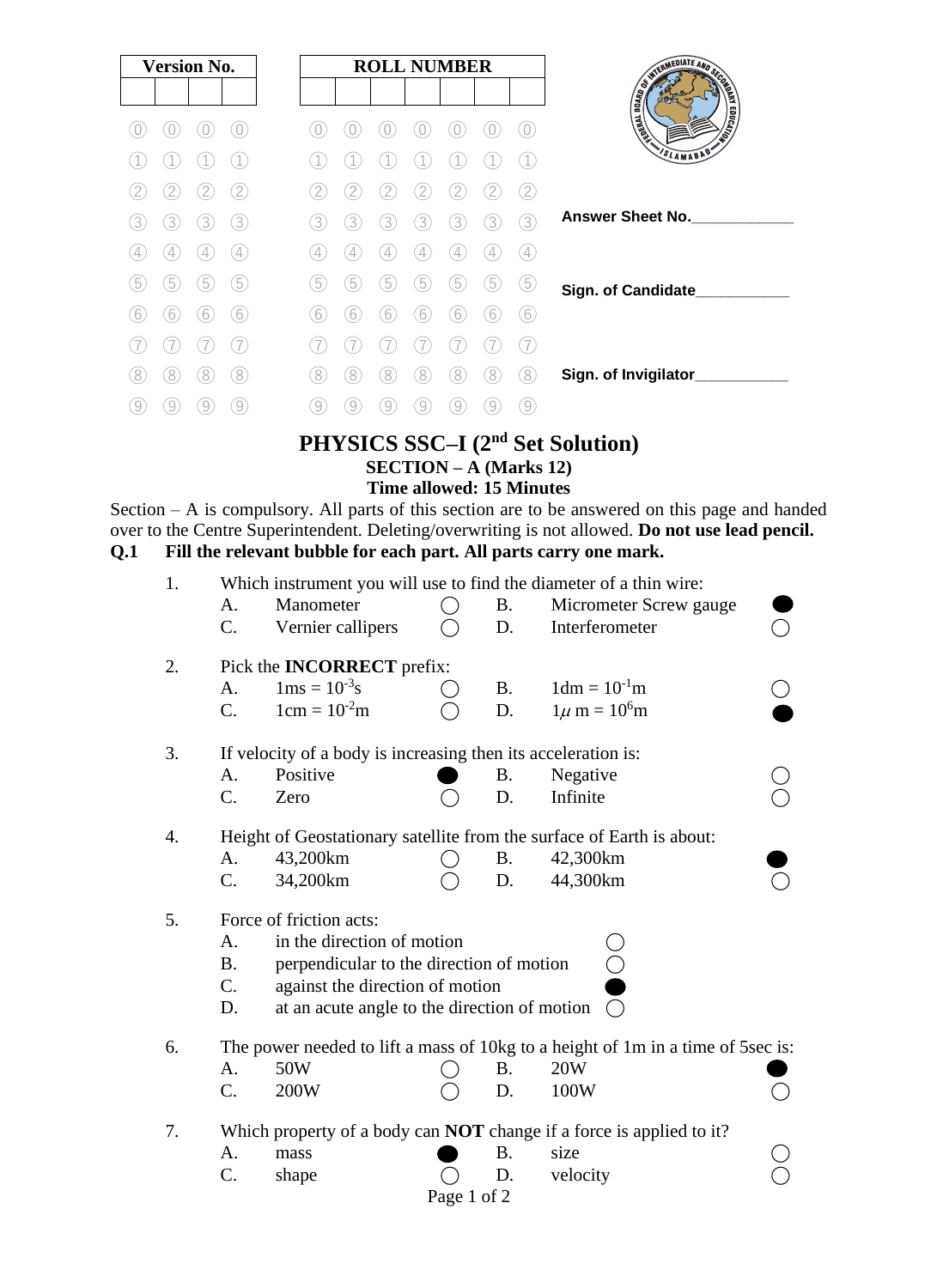| 8.  | Identify the renewable source of energy:                                          |                    |                 |           |                                                                     |  |  |  |  |  |  |
|-----|-----------------------------------------------------------------------------------|--------------------|-----------------|-----------|---------------------------------------------------------------------|--|--|--|--|--|--|
|     | A.                                                                                | fossil fuel energy | $\left(\right)$ | <b>B.</b> | nuclear energy                                                      |  |  |  |  |  |  |
|     | $C_{\cdot}$                                                                       | wind energy        |                 | D.        | electrical energy                                                   |  |  |  |  |  |  |
| 9.  | The centre of gravity of a square shaped body lies at the:                        |                    |                 |           |                                                                     |  |  |  |  |  |  |
|     | point of intersection of diagonals<br>A.                                          |                    |                 |           |                                                                     |  |  |  |  |  |  |
|     | <b>B.</b>                                                                         | its upper face     |                 |           |                                                                     |  |  |  |  |  |  |
|     | C.                                                                                | edge of square     |                 |           |                                                                     |  |  |  |  |  |  |
|     | D.                                                                                | its base           |                 |           |                                                                     |  |  |  |  |  |  |
|     |                                                                                   |                    |                 |           |                                                                     |  |  |  |  |  |  |
| 10. | If two forces of magnitude 3N and 4N are acting on a body perpendicularly then    |                    |                 |           |                                                                     |  |  |  |  |  |  |
|     | the magnitude of their resultant is:                                              |                    |                 |           |                                                                     |  |  |  |  |  |  |
|     | A.                                                                                | 7N                 |                 | <b>B.</b> | 5N                                                                  |  |  |  |  |  |  |
|     | C.                                                                                | 1 <sub>N</sub>     |                 | D.        | 3N                                                                  |  |  |  |  |  |  |
| 11. | The weight of an object in air is 10N and its weight in water is 6N. What will be |                    |                 |           |                                                                     |  |  |  |  |  |  |
|     | the upthrust acting on it?                                                        |                    |                 |           |                                                                     |  |  |  |  |  |  |
|     | A.                                                                                | 16N                |                 | <b>B.</b> | 10N                                                                 |  |  |  |  |  |  |
|     | C.                                                                                | 4N                 |                 | D.        | 60N                                                                 |  |  |  |  |  |  |
|     |                                                                                   |                    |                 |           |                                                                     |  |  |  |  |  |  |
| 12. | The unit of specific heat capacity is:                                            |                    |                 |           |                                                                     |  |  |  |  |  |  |
|     | A.                                                                                | $Jkg^{-1}$         |                 | <b>B.</b> |                                                                     |  |  |  |  |  |  |
|     | $C_{\cdot}$                                                                       | $Jkg^{-1}K$        |                 | D.        | $\begin{array}{l} \rm{Jkg^{-1}K^{-1}}\\ \rm{JkgK^{-1}} \end{array}$ |  |  |  |  |  |  |
|     |                                                                                   |                    |                 |           |                                                                     |  |  |  |  |  |  |

\_\_\_\_\_\_\_\_\_\_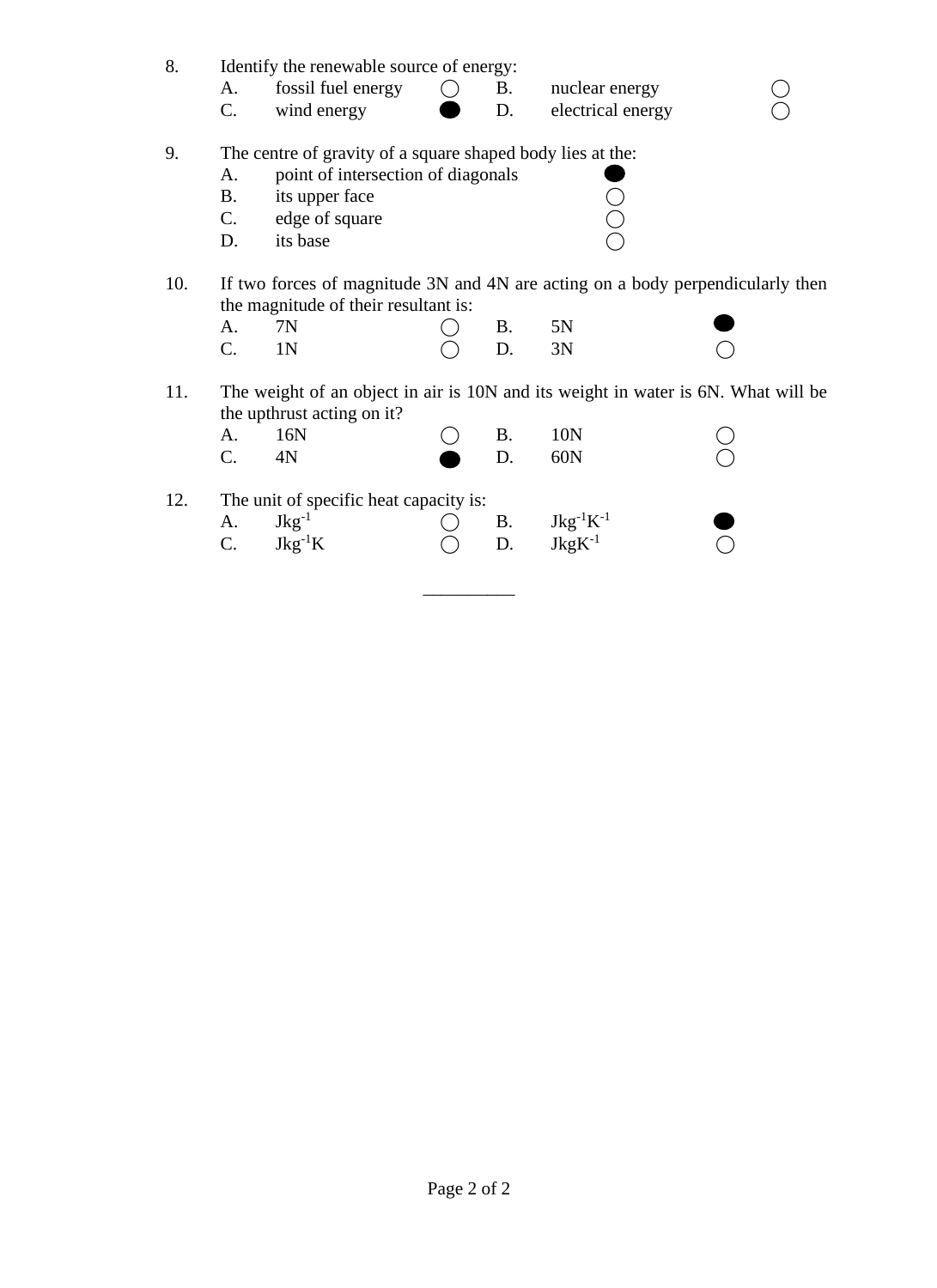

Federal Board SSC-I Examination Physics Model Question Paper (Curriculum 2006)

# Time allowed: 2.45 hours Total Marks: 53

Note: Answer any eleven parts from Section 'B' and attempt any two questions from Section 'C' on the separately provided answer book. Write your answers neatly and legibly.

# **SECTION – B** (Marks 33)

**Q.2** Attempt any **ELEVEN** parts from the following. All parts carry equal marks.

 $(11 \times 3 = 33)$ 

- i. Write down any three rules to determine the significant figures in any measurement?
- Ans. 1. Digits other than zero are always significant. 27 has 2 significant digits. 275 has 3 significant digits.
- 2. Zeros between significant digits are also significant. 2705 has 4 significant digits.
- 3. Final zero or zeros after the decimal are significant 275.00 has 5 significant digits.
- ii. How circular and rotatory motions are different from each other? (any three)
- Ans. Differences in circular and rotatory motion:

#### Circular Motion:

The motion of an object in a circular path is known as circular motion. The axis of rotation are fixed is circular motion.

#### Examples:

A toy train moving on a circular track. A bicycle or a car moving along a circular track possesses circular motion. The motion of the Earth around the Sun and the motion of the moon around the Earth are also examples of circular motions.

#### Rotatory motion:

The spinning motion of a body about its axis is called rotatory motion. In rotatory motion, the line, around which a body moves about, is passing through the body itself.

#### Examples:

The motion of a wheel about its axis and that of a steering wheel are the examples of rotatory motion. The motion of Earth about its geographic axis that causes day and night is rotatory.

iii. Worn out tyres of vehicles are not safe to use on wet roads. Why?

Ans. It is dangerous to drive on a wet road because the friction between the road and the tyres are very small. This increases the chance of slipping the tyres from the road. The threading on tyres is designed to increase friction. Thus, threading improves road grip and make it safer to drive even on a wet road.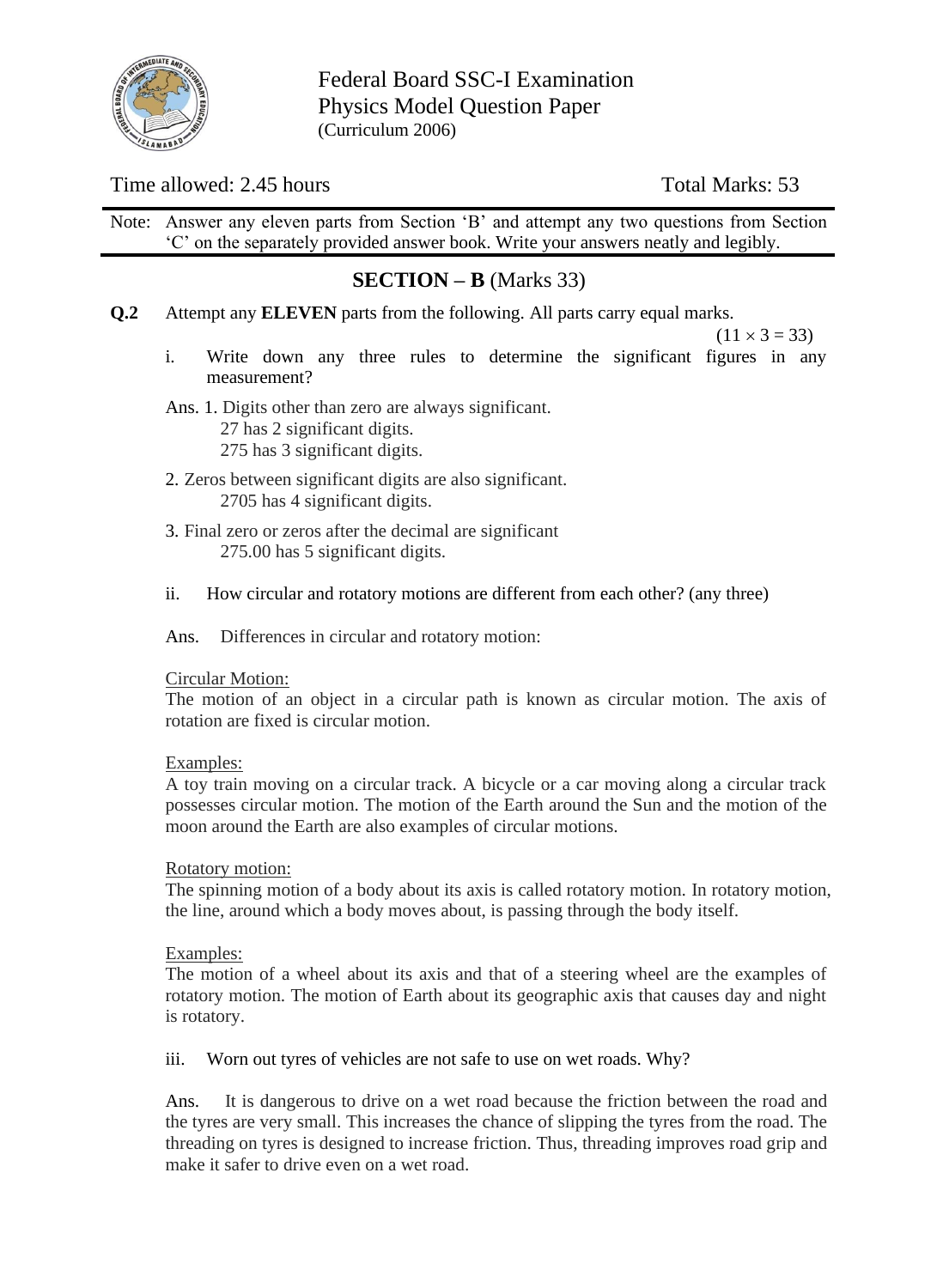iv. How much centripetal force is needed to make a body of mass 0.5 kg to move in a circle of radius 50 cm with a speed of 5  $\text{ms}^{\text{-}1}$ ?

Ans.

Mass of body =  $m = 0.5$  kg Radius of the circle  $= r = 50$  cm  $= 0.5$  m Speed of body =  $v = 5$  ms<sup>-1</sup> Centripetal force =  $Fc = ?$  $Fc = mv^2/r$  $Fc = (0.5x (5)^{2})/0.5$  $Fc = 25 N$ 

v. A boy completes a circular track of radius 20 meters in 3 minutes. Find his average speed.

Ans. Time  $=$  t  $=$  3 min=180 s Radius of track  $= 20$  m Distance =  $S = 2\pi r = 2\pi x 20 = 125.66$  m  $Speed = total distance/time$  $S = 125.66/180$  $S = 0.7$  ms<sup>-1</sup>

vi. Couple produces rotation in the steering wheels. How?

Ans. When a driver turns a steering wheel, he exerts two equal but opposite forces on it. The two forces form a couple. The turning effect of a couple is the sum of moment of the two forces. The moment of a couple is called Torque.

vii. The gravitational force between two similar iron balls kept at 100 cm apart is 0.006673 N. Find the mass of each sphere?

Ans.

Gravitational force =  $F = 0.006673$  N Gravitational constant =  $G = 6.673 \times 10^{-11}$  Nm<sup>2</sup>kg<sup>-2</sup> Distance between the centre of iron balls  $= d = 100$  cm=1 m  $Mass = m_1 = m_2 = ?$  $F = Gm_1m_2/d^2$  $F = Gm^2/d^2$  $(m_1 = m_2 = m)$  $m^2 = Fxd^2/G$  $m^2 = 0.006673$  x  $(1)^2 / 6.673$ x $(10)^{-11}$  kg<sup>2</sup>  $m^2 = 10^8$  kg<sup>2</sup> Taking square root on both side:  $m = 10<sup>4</sup> kg = 10000 kg$  (m = m<sub>1</sub> = m<sub>2</sub>) Therefore, mass of each lead sphere is 10000 kg.

viii. Explain why hot gases rise?

Ans. Transfer of heat by actual movement of molecules from hot place to a cold place is known as convection. Liquids and gases are poor conductors of heat. However, heat is transferred through fluids (liquids or gases) easily by another method called convection. Convection currents in air. Gases also expand on heating; thus, convection currents are easily set up due to differences in the densities of air at various parts in the atmosphere. The hot air currents move upward due to convection of heat. These rising currents of hot air are called thermals.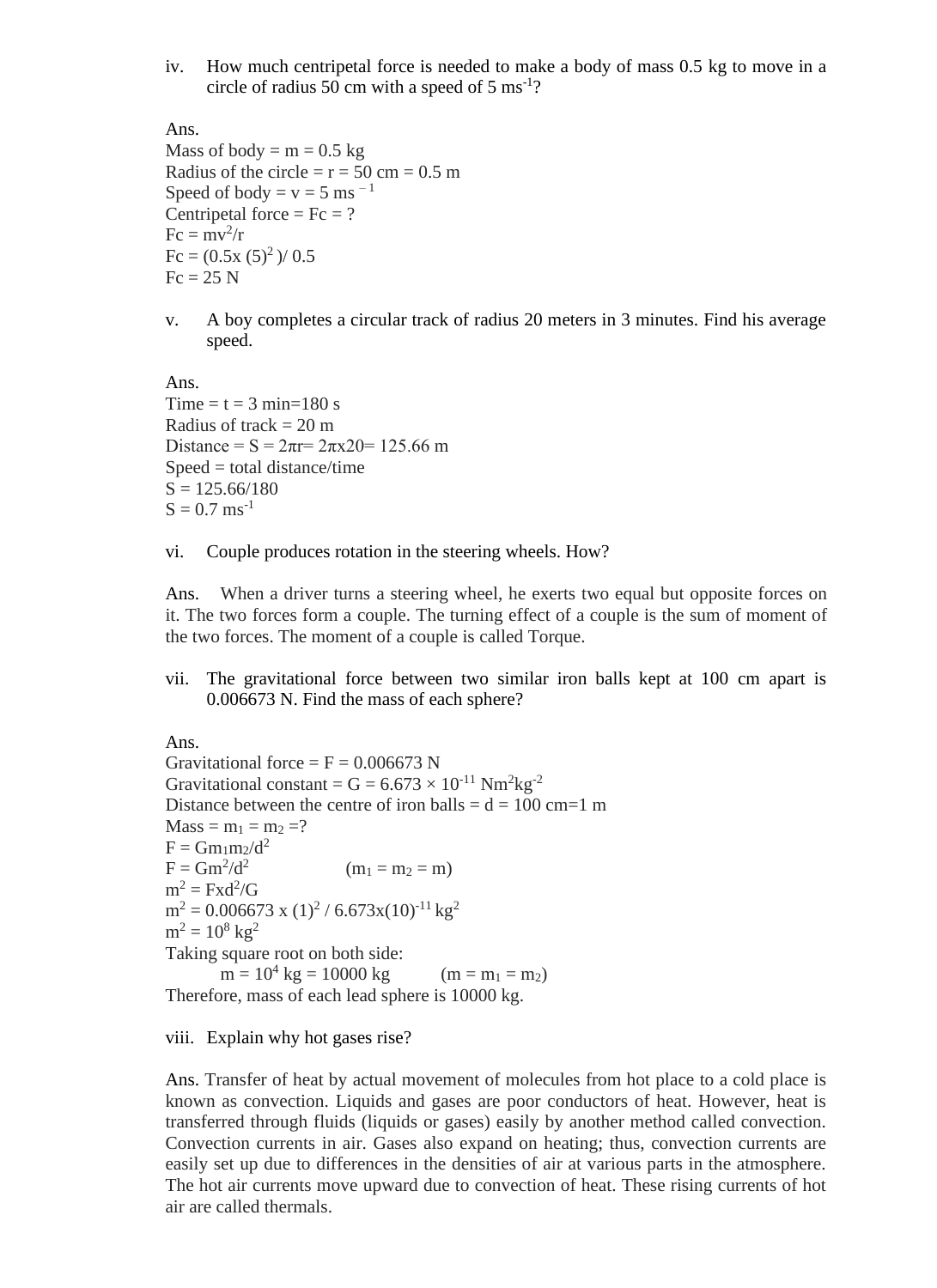ix. If a single force acts on a body, it cannot be in equilibrium under this single force. Why?

Ans. When only a single force present, the body will accelerate in the direction of the force according to Newton's  $2<sup>nd</sup>$  law F = ma. However, if two opposite and equal forces take part it gives rise to a null vector force and object can be in equilibrium.

x. What is meant by the efficiency of a system? How can you find efficiency of a system?

Ans.

The ratio of the useful work done by a device or machine to the total energy taken up by it is called its efficiency.

**OR**

Efficiency of a system is the ratio of the required form of energy obtained from a system as output to the total energy given to it as input.

Efficiency = required form of output / total input energy .....(i) % Efficiency = required form of output / total input energy  $\times$  100 … (ii)

xi. A nail can penetrate a hard surface easily compared to wide bolt. Why?

Ans. The force acting normally per unit area on the surface of a body is called pressure. Thus

Pressure  $P =$  Force / Area

Or  $P = F/A$ 

This shows pressure will be large if area is small and vice versa. The area of nail is smaller as compared to bolt so it penetrates easily in hard surface compared to wide bolt.

xii. What is the effect of large specific heat capacity of water in our everyday life?

#### Ans.

Specific heat of water is 4200 Jk and that of dry soil is about 810 Jk. As a result, the temperature of land rises and falls more rapidly than that of the sea. Hence, the temperature variations from summer to winter are much smaller at places near the sea than land far away from the sea.

Water has a large specific heat capacity. In an automobile, a large amount of heat is produced by its engine due to which its temperature goes on increasing. The engine would cease unless it is not cooled down. Water circulating the engine by arrows maintains its temperature. Water absorbs unwanted thermal energy of the engine and heat through its radiator.

#### xiii. Submarines are designed to move over and under the sea. Explain briefly?

Ans. A submarine can travel over as well as underwater. It also works on the principle of floatation. It floats over water when the weight of water equal to its volume is greater than its weight. Under this condition, it is similar to a ship and remains partially above water level. It has a system of tanks which can be filled with and emptied from seawater. When these tanks are filled with seawater, the weight of the submarine increases. As soon as its weight becomes greater than the upthrust, it dives into the water and remains underwater. To come upon the surface, the tanks are emptied from seawater.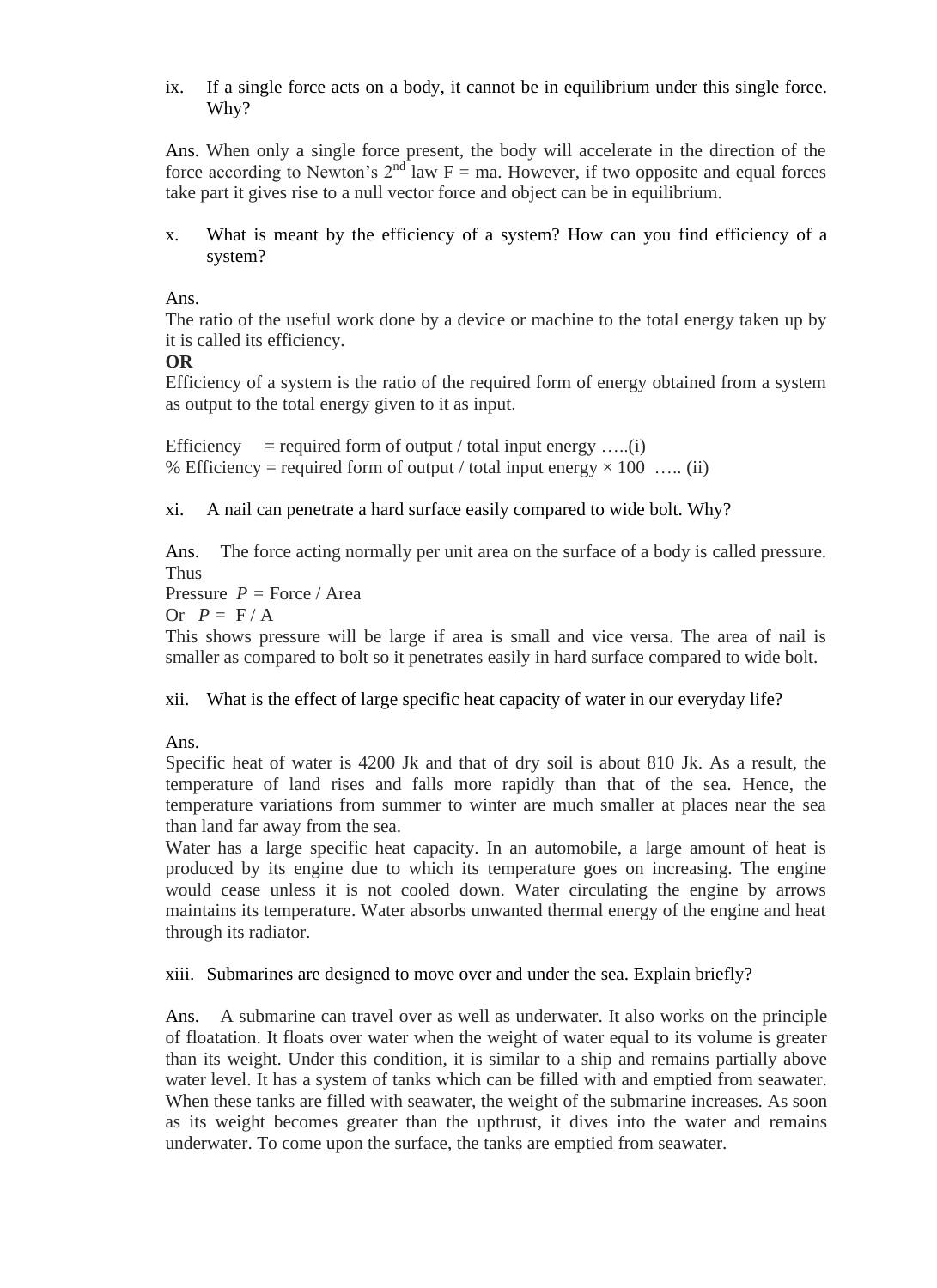xiv. How double glazed windows help to keep room cool when it is hot outside?

Ans. Double glazed window is used due to its insulative properties. Double glazed works by limiting the amount of heat energy that can transfer from one side of window to other through convection. It is done by placing two separate panes of glass parallel to one another and leaving an empty space in between. When one side of glass becomes hotter but this heat energy unable to pass through the empty space on other side. The heat transfer is thus slowed downed.

xv. Steam causes severe burns than boiling water. Why?

Ans. Steam has more energy than boiling water. It possesses the additional latent heat of vaporization. So, when steam falls on the skin and condenses to produce water it gives out 22.5 x  $10^5$  J/kg more heat than boiling water at the same temperature. Therefore, burns produced by steam are more severe than those produced by boiling water.

# **SECTION – C(Marks 20)**

**Note:** Attempt any **TWO** questions. All questions carry equal marks.  $(2 \times 10 = 20)$ 

**Q.3** a. What is law of conservation of momentum? Determine the recoil velocity of the gun when a bullet is fired from it. **(6)**

## Ans. **Law of conservation of momentum:**

The momentum of an isolated system remains constant.

## **Example:**

Consider the example of an air-filled balloon. In this case, the balloon and the air inside it form a system. Before releasing the balloon, the system was at rest and hence the initial momentum of the system was zero. As soon as the balloon is set free, air escapes out of it. The air coming out of it possesses momentum. To conserve momentum, the balloon moves in a direction opposite to that of air rushing out.

# **Explanation:**

# **Recoils of gun:**

Consider a system of bullet and gun. Before firing the gun, both the bullet and gun are at rest, the total momentum of the system is zero. As the gun is fired, bullet shoots out of the gun and acquires momentum. To conserve the momentum of the system, the gun recoils.

According to the law of conservation of momentum, the total momentum of the gun and the bullet will also be zero after the gun is fired.

Let m be the mass of the gun and v be its velocity on firing the gun; M be the mass of the gun and V be the velocity with which it recoils. Thus the total momentum of the gun and the bullet after the gun is fired will be.

[Total momentum of the gun and the bullet after the gun is fired]=  $MV + mv$ ......(i)

According to the law of conservation of momentum,

(Total momentum of the gun and the bullet)  $=$  (Total momentum of the gun and bullet after the after the gun is fired) gun is fired

 $MV+ mv=0$ 

Or  $MV = -mv$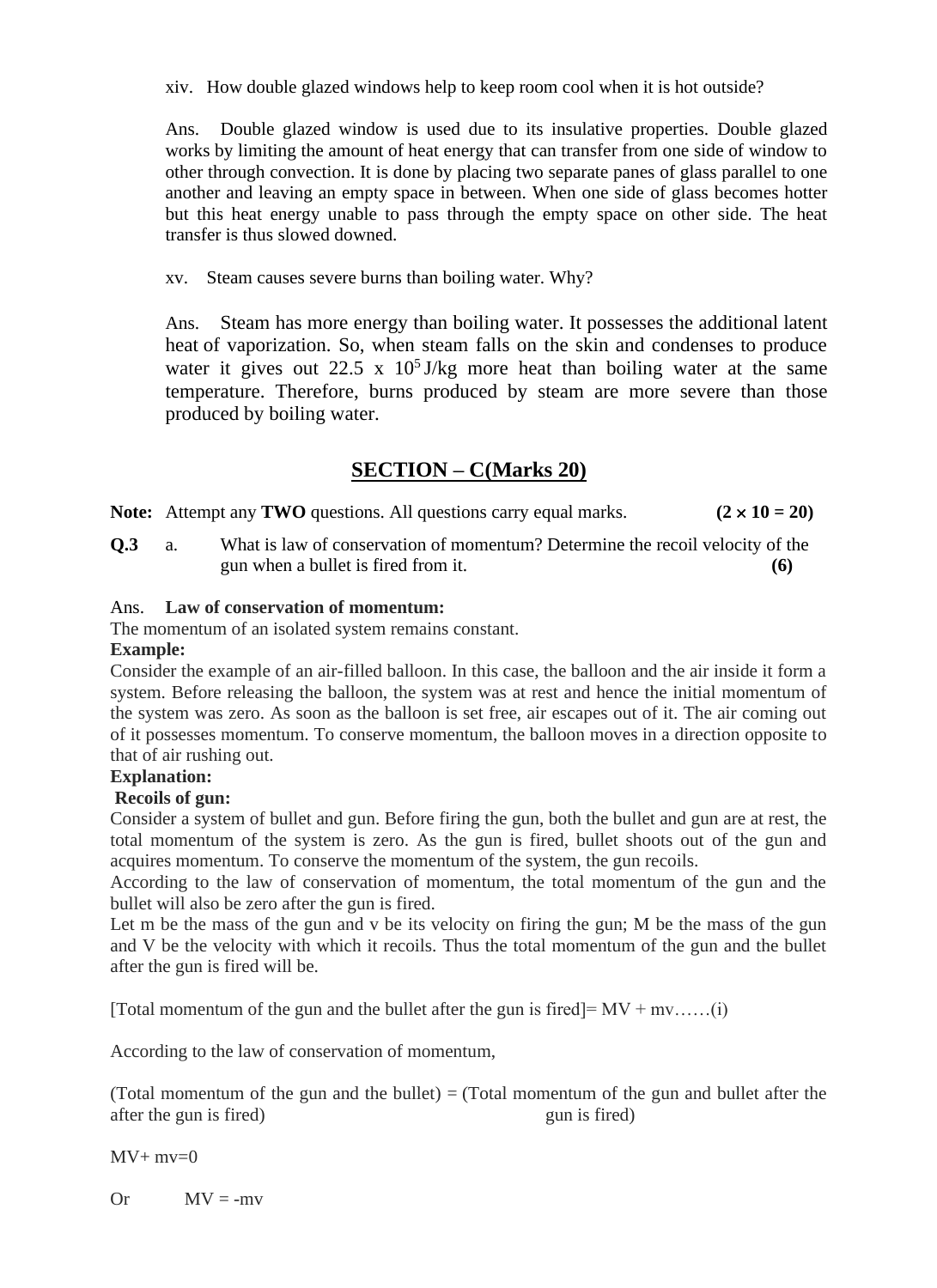Hence  $V = -mv/M$ ..........(ii)

Equation (ii) gives the velocity  $V$  of the gun. Negative sign indicates that velocity of the gun is opposite to the velocity of the bullet i.e., the gun recoils. Since the mass of the gun is much larger than the bullet, therefore the recoil is much smaller than the velocity of the bullet.

b. A car moves with uniform velocity of  $20 \text{ ms}^{-1}$  for 3s. It comes to rest in next 5s with uniform deceleration. Find the total distance travelled by car? **(4)**

```
Ans. Initial velocity = V_i = 20 ms<sup>-1</sup>
Time = t = 3 s
Final velocity = V_f = 0 ms<sup>-1</sup>
Time = 5 s
deceleration = a = ?total distance = S = ?V_f = V_i + atOr at = V_f - V_ia = V_f - V_i/ta = 0 - (20/5)a = -4 ms<sup>-2</sup>
Total distance travelled = S = S_1 + S_2By using this relation
S_1 = VtS_1 = 20 \times 3S1 = 60 m ………………………………. (i)
Now by using 3rd equation of motion
2aS = V_f^2 - V_i^2S_2 = \frac{v_f^2 - v_i^2}{25}2aS_2 = ((0)^2 - (20)^2/2) \times (-4)S_2 = -400/-8S2 = 50 m ……………………………………… (ii)
From (i) and (ii) we get;
S = S_1 + S_2Or S = 60 m + 50 mS = 110 \text{ m}
```
## **Q.4** a. Hydraulic press is also known as force multiplier. Explain with the help of Pascal's law? **(6)**

#### Ans. **Pascal's law:**

Pressure, applied at any point of a liquid enclosed in a container, is transmitted without loss to all other parts of the liquid.

Pascal's law finds numerous applications in our daily life such as automobiles hydraulic brake system, hydraulic jack, hydraulic press and other hydraulic machine.

## **Hydraulic Press:**

A hydraulic press is a machine which works on Pascal's law. It consists of two cylinders of different crosssectional areas. They are fitted with pistons of cross-sectional areas a and A.

The object to be compressed is placed over the piston of large cross-sectional area A. The force  $F_1$  is applied to the piston of the small cross-sectional area a. The pressure P produced by the small piston is transmitted equally to the large piston and a force  $F_2$  acts on A which is much larger than  $F_1$ .

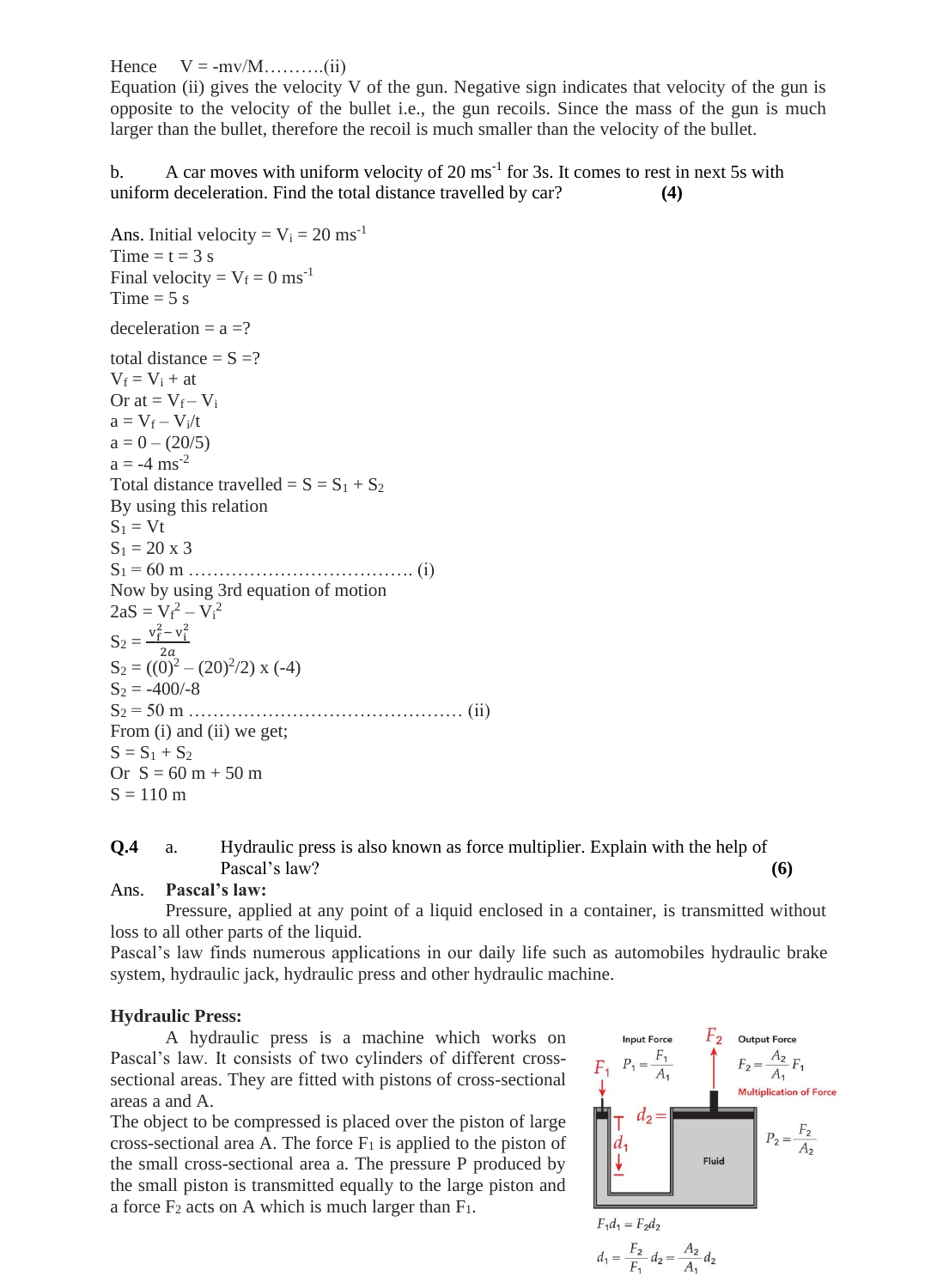Pressure on the piston of the small area a is given by:

 $P = F_1 / a$  ………………...(i)

Apply Pascal's law, the pressure on the large piston of area A will be the same as on small piston. *P* = F<sup>2</sup> / A ………………..(ii)

Comparing the above equation (i) and equation (ii) we get,

 $F_1 / a = F_2 / A$ 

 $F_2 = A x (F_1 / a)$ 

Or F<sup>2</sup> = F<sup>1</sup> A/ a ………………..(iii)

**Note:** Since the ratio  $A/a$  is greater than 1, hence the force  $F_2$  that acts on the larger piston is greater than the force  $F_1$  acting on the smaller piston. Hydraulic systems working in this way are known as force multipliers.

b. Define stress, strain and Young's modulus. **(4)**

## Ans. **Stress:**

The force acting on unit area on the surface of a body is called stress.

stress = Force / Area

Unit: In SI, the unit of stress is Newton per square metre  $(Nm^{-2})$ .

# **Strain:**

A comparison of such a change caused by the stress with the original length, volume or shape is called as strain.

If stress produces a change in the length of an object then the strain is called tensile strain.

Tensile strain  $=$  Change in length / Original length

Strain has no units as it is simply a ratio between two similar quantities.

## **Young's modulus:**

The ratio of stress to tensile strain is called Young's Modulus.

## **Determination of Young's Modulus:**

Consider a long bar of length  $L_0$  and cross-sectional area A. Let an external force F equal to the weight w stretches it such that the stretched length becomes L. According to Hooke's law, the ratio of this stress to tensile strain is constant within the elastic limit of the body.

Young's modulus  $Y = \text{Stress} / \text{Tensile strain}$ 

Let  $\Delta L$  be the change in length of the rod, then

 $\Delta L = L - L_0$ 

Since Stress = Force / Area =  $F/A$ 

And Tensile strain =  $L - L_0 / L_0 = \Delta L / L_0$ 

As  $Y =$  Stress / Tensile strain

 $=$  F/A x  $L_0 / \Delta L$ 

 $Y = FL_0/AAL$ 

Unit: SI unit of Young's Modulus is Newton per square metre  $(Nm^{-2})$ .

## **Q.5** a. Define linear thermal expansion of solids. Derive the relation for it. How coefficient of linear and coefficient of volumetric thermal expansions are related. **(6)**

# Ans. **Linear Thermal expansion:**

Linear thermal expansion is the tendency of matter to change in length in response to a change in temperature.

On heating, the amplitude of vibration of the atoms and molecules of an object increases. They push one another farther away as the amplitude of vibration increases. Thermal expansion results in an increase in length, breadth and thickness of a substance.

# **Linear thermal expansion in solids:**

Consider a metal rod of length Lo at a certain temperature ΔT. Let its length on heating to a temperature T becomes L Thus

Increase in length of the rod =  $\Delta$  L = L – Lo

Increase in temperature  $= \Delta T = T - \Delta T$ 

It is found that change in length  $\Delta L$  of a solid is directly proportional to its original length and the change in temperature  $\Delta$  T. That is;